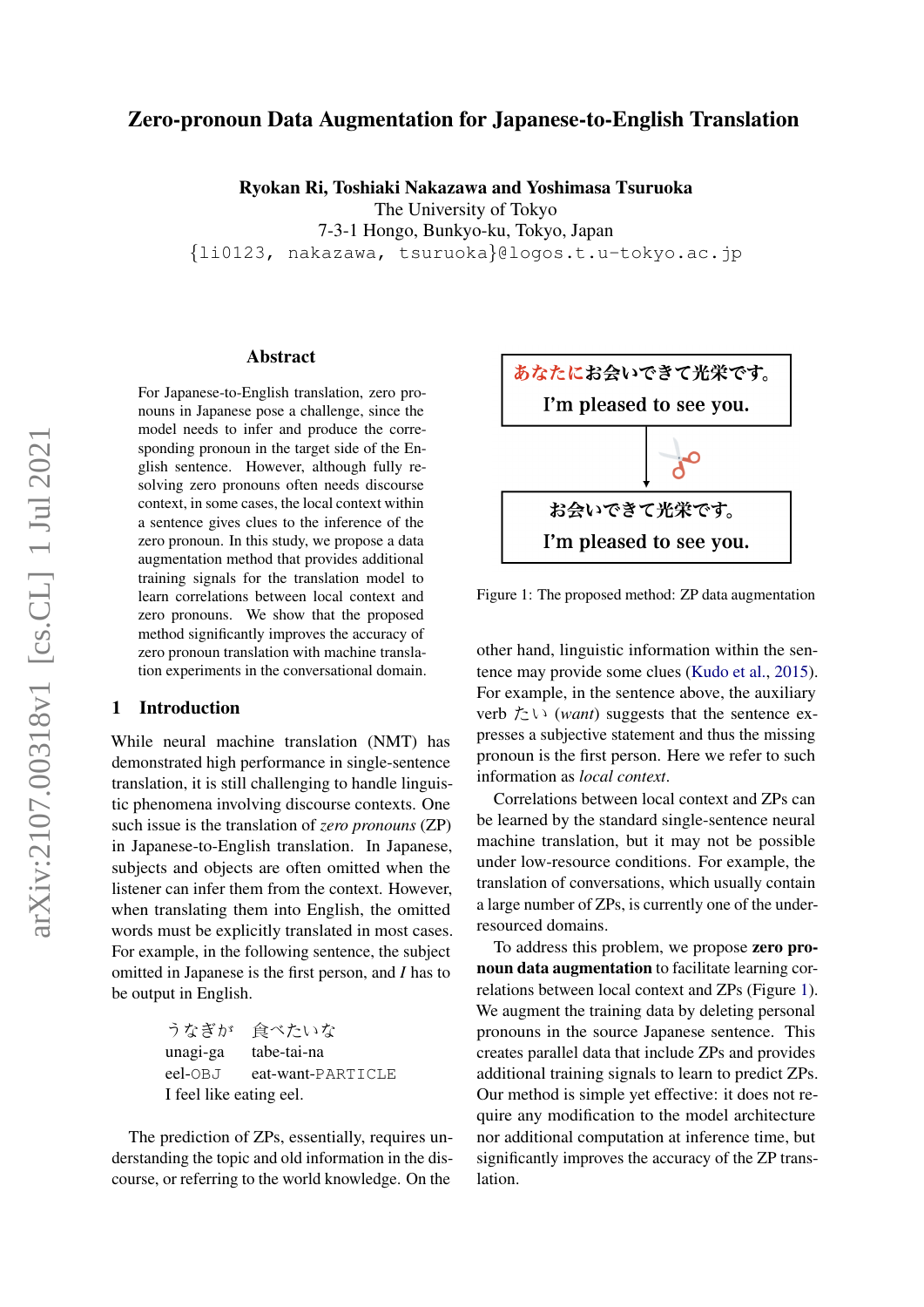### 2 Related Work

### 2.1 Contextual Neural Machine Translation

As the quality of single-sentence machine translation has improved dramatically with the advent of neural machine translation [\(Sutskever et al.,](#page-4-1) [2014;](#page-4-1) [Vaswani et al.,](#page-4-2) [2017\)](#page-4-2), translation models that take wider contexts into account have seen a surge of interest [\(Jean et al.,](#page-4-3) [2017;](#page-4-3) [Bawden et al.,](#page-4-4) [2018;](#page-4-4) [Voita et al.,](#page-4-5) [2019b,](#page-4-5)[a;](#page-4-6) [Ma et al.,](#page-4-7) [2020;](#page-4-7) [Saunders](#page-4-8) [et al.,](#page-4-8) [2020\)](#page-4-8). In contrast to the studies trying to incorporate information outside the sentence, in this work, we propose a method to improve zeropronoun translation by only considering the information within the sentence, but we also explore the effect of combining our method with a contextual machine translation model.

#### 2.2 ZP Resolution in Japanese

In some languages, pronouns are sometimes omitted when they are inferable from the context. Such languages are called pro-drop languages and the omitted pronouns are called ZPs.

The translation of ZPs poses a challenge when the corresponding pronoun is syntactically required on the target language side: the model has to infer the omitted pronoun. The task of identifying the omitted pronouns is called ZP resolution and for Japanese, this has been a long-standing problem [\(Isozaki and Hirao,](#page-4-9) [2003;](#page-4-9) [Sasano et al.,](#page-4-10) [2008;](#page-4-10) [Ima](#page-4-11)[mura et al.,](#page-4-11) [2009;](#page-4-11) [Shibata and Kurohashi,](#page-4-12) [2018\)](#page-4-12). Japanese is one of the most difficult languages because Japanese words usually do not have any inflectional forms that depend on the omitted pronoun, unlike other pro-drop languages such as Portuguese and Spanish in which ZPs can be inferred from the grammatical case of other words.

Still, Japanese sentences sometimes contain expressions indicative of the missing pronoun. For example, Japanese honorifics naturally indicate the subject is the second person. In this work, we do not explicitly solve ZP resolution but let the translation model learn heuristic relations between ZPs and local context within the sentence [\(Hangyo et al.,](#page-4-13) [2013;](#page-4-13) [Kudo et al.,](#page-4-0) [2015\)](#page-4-0) and produce appropriate English pronouns.

## 2.3 ZPs in Translation

In the context of statistical machine translation, Japanese ZPs are explicitly predicted by considering verbal semantic attributes [\(Nakaiwa and Ike](#page-4-14)[hara,](#page-4-14) [1992\)](#page-4-14), local context in the source and target sentence [\(Kudo et al.,](#page-4-0) [2015\)](#page-4-0), and incorporated into the resulting translation.

On the other hand, in neural machine translation, the missing pronouns can be automatically inferred by the translation model because of the nature of end-to-end learning, although the correctness cannot be guaranteed. To improve the quality of ZP translation, previous studies have explored a multi-task approach with ZP prediction [\(Wang](#page-5-0) [et al.,](#page-5-0) [2016,](#page-5-0) [2019\)](#page-4-15).

In this study, we propose a ZP data augmentation method to provide additional training signals useful to correctly translate ZPs.

# 3 Is Local Context Useful for Predicting Zero Pronouns?

Our proposed method is based on the assumption that local context in Japanese sentences is useful for predicting ZPs. We begin by analyzing to what extent ZPs can be inferred from local context, and what kind of local context is useful.

For the analysis, we use the Business Scene Dialogue Corpus [\(Rikters et al.,](#page-4-16) [2019\)](#page-4-16), which is a Japanese and English parallel corpus in the conversational domain. Besides the published data, we also use the in-house version of the corpus, which amounts to a total of 104,961 sentence pairs.

### 3.1 Identifying sentence pairs that contain ZPs.

As the corpus does not contain annotations of ZPs, we first identify sentence pairs that contain zero pronouns. We exploit the word alignment information from parallel sentences to detect ZPs. The specific procedure is as follows.

- 1. We obtain the word alignments of the parallel data with  $GIZA++^1$  $GIZA++^1$ . We use Mecab<sup>[2](#page-1-1)</sup> for Japanese word segmentation,  $\text{spaCy}^3$  $\text{spaCy}^3$  for English.
- 2. When a pronoun in an English sentence is associated with NULL, the pronoun in the English sentence is considered to correspond to a ZP in the Japanese sentence.

The resulting number of pronouns is shown in Figure [2.](#page-2-0) It can be seen that in the conversational domain, the first person pronoun *I* and the second

<span id="page-1-0"></span><sup>1</sup><https://github.com/moses-smt/giza-pp>

<span id="page-1-1"></span><sup>2</sup><https://taku910.github.io/mecab/>

<span id="page-1-2"></span><sup>3</sup><https://spacy.io/>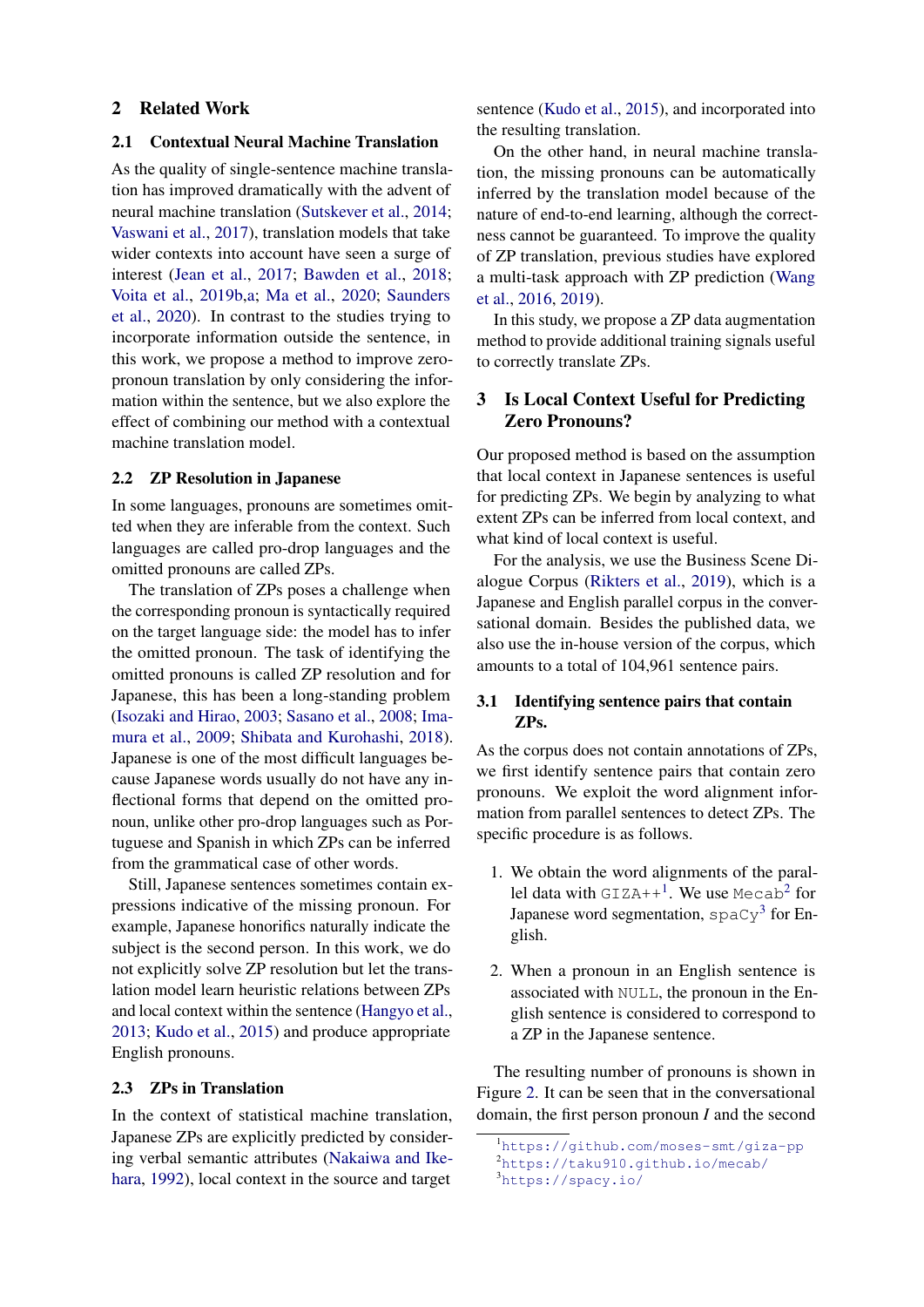<span id="page-2-3"></span>

|                                                                |  |  |  | I you we they he she us them him her |  |
|----------------------------------------------------------------|--|--|--|--------------------------------------|--|
| baseline 35.9 25.4 11.0 3.7 2.2 0.0 2.2 1.9 1.2 0.9            |  |  |  |                                      |  |
| logistic regression 78.2 46.3 17.3 3.8 3.1 0.0 3.6 0.2 0.2 2.9 |  |  |  |                                      |  |

Table 1: Recall scores of ZP predictions for each pronoun.

<span id="page-2-0"></span>

Figure 2: The number of English pronouns in the analyzed data. ZP stands for those whose corresponding pronoun does not appear in the Japanese text.

person pronoun *you* occur frequently and most of them (80%  $\sim$ ) are omitted in Japanese. More infrequent pronouns are less likely to be ZPs.

# 3.2 Extracting local context that co-occurs with ZPs

To associate the detected ZPs with local context in Japanese sentences, we extract the words that appear in their predicates. We did not use a Japanese syntactic analyzer to detect ZPs but they are associated with the English pronouns by alignment. Therefore, we decided to exploit the alignment information to extract the predicates. We extract the predicates of the English pronoun and the corresponding words in the Japanese sentence. Specifically, the following steps were taken.

- 3. We obtain the dependency tree of the English sentence with spaCy and extract the pronoun's head.
- 4. The Japanese word aligned to the pronoun's head and its subsequent functional words <sup>[4](#page-2-1)</sup> are extracted as local context.

### 3.3 Predicting ZPs from Local Context

To investigate the extent to which ZPs can be predicted from local context, we conducted an anal-

ysis by training a logistic regression classifier <sup>[5](#page-2-2)</sup>. The classifier takes the unigrams, bi-grams, and trigrams extracted from local context in the Japanese sentence and predicts the associated pronoun in the English sentence.

The recall scores of each pronoun obtained with five-fold cross-validation are shown in Table [1.](#page-2-3) As a baseline, we adopt the score of random prediction according to the training distribution of pronouns.

One can see that the frequent pronouns such as *I, you, we* can be predicted with significantly higher accuracy than the baseline when local context is used (around 6 to 43 points of improvement). In contrast, the other infrequent pronouns display similar or lower values compared to the baseline. In summary, we can see that local context is predictive of the frequent pronouns but not for the infrequent ones.

To investigate what kind of local context is useful for prediction, for each output label (*i.e.*, pronoun) of the logistic regression classifier, we extracted the input features with higher values in the corresponding weights. As a result, the following words are interpreted to be relevant.

The first person singular *I* verbs related to recognition (思う (think), わかる (understand), 感じる (feel)); humble words (申し上げる、存る); and auxiliary verbs expressing desire  $(2\ell)\$ .

The second person singular *you* suffixes expressing questions  $(b \Delta \hat{z})$ ,  $\ddagger$   $(b \Delta \hat{z})$ ; speculations (でしょ, だろ?), honorifics (仰る, いただける). The first person plural *we* obligations (なきゃ, べき), desire (たい).

For the other pronouns, no local contexts were found to be interpretable as useful for prediction.

## 4 ZP Data Augmentation

In the previous section, we confirmed that local context is useful for predicting ZPs. In this section, we examine the usefulness of ZP data augmentation for machine translation.

<span id="page-2-1"></span><sup>4</sup> In this case, the function words are defined as words with one of the following part of speeches defined in Mecab: ["particle", "auxiliary verb", "symbol"].

<span id="page-2-2"></span> $5$ We use the implementation of the scikit-learn library with the default hyperparameters.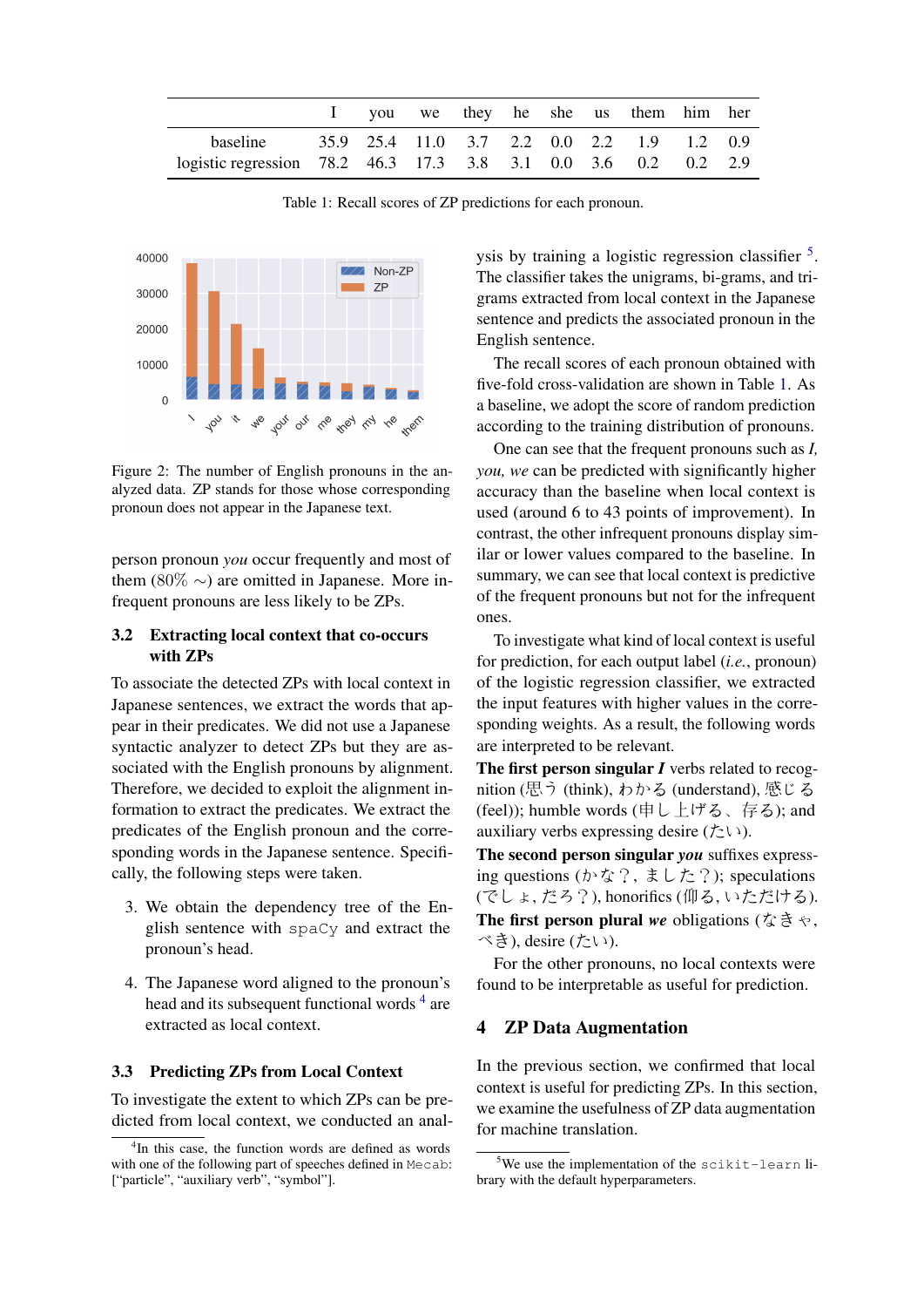<span id="page-3-1"></span>

|                 | $1$ to $1$                                                                         | $2$ to 1                                             |
|-----------------|------------------------------------------------------------------------------------|------------------------------------------------------|
| <b>baseline</b> |                                                                                    | $17.07\pm0.16/83.6\pm1.1$ $17.07\pm0.26/89.36\pm0.9$ |
|                 | baseline+pro_aug $17.07 \pm 0.19 / 92.32 \pm 1.8$ $17.11 \pm 0.23 / 92.17 \pm 1.1$ |                                                      |

Table 2: Evaluation of the model with ZP data augmentation. The scores on the table are BLEU / ZP evaluation accuracy. The mean and standard deviation of five runs with different random seeds are reported.

The method artificially creates training data containing ZPs by deleting pronouns in the source Japanese sentence along with the following particles. The pronouns to be deleted are detected by string matching with manually created lists (Appendix [A\)](#page-6-0). The augmented data is supposed to provide useful training signals for learning correlations between ZPs and local context.

### 4.1 Experimental Setups

Corpus We use the Document-aligned Japanese-English Conversation Parallel Corpus [\(Rikters](#page-4-17) [et al.,](#page-4-17) [2020\)](#page-4-17). We also add an in-house conversational parallel corpus to the training data. The statistics of the corpus are shown in Table [3.](#page-3-0)

<span id="page-3-0"></span>

| train   | train+pro_aug | dev | test        |
|---------|---------------|-----|-------------|
| 246,541 | 282,952       |     | 2.051 2.020 |

Table 3: The number of sentences in the corpus.

Model Transformer [\(Vaswani et al.,](#page-4-2) [2017\)](#page-4-2) was used as the translation model. We adopt the hyperparameters recommended for the corpus of our size in [Araabi and Monz](#page-4-18) [\(2020\)](#page-4-18) (Appendix [B\)](#page-6-1). In addition to the single-sentence translation, we also experimented with the 2to1 setting [\(Tiedemann and](#page-4-19) [Scherrer,](#page-4-19) [2017\)](#page-4-19), in which the previous sentence in the document is added to the input.

Evaluation We evaluate the overall translation quality on the test set with BLEU [\(Papineni et al.,](#page-4-20) [2002\)](#page-4-20). We also conduct a targeted evaluation with the ZP evaluation dataset for Japanese-to-English translation [\(Shimazu et al.,](#page-4-21) [2020\)](#page-4-21). The ZP evaluation dataset contains 724 triples of a source sentence, a target sentence with a correct pronoun, and one with an incorrect pronoun. To evaluate a translation model, we see if the model assigns a lower perplexity to the correct target sentence, and calculate the accuracy.

### 4.2 Results

The results of the experiment are shown in Table [2.](#page-3-1) We can observe that ZP data augmentation does not improve the BLEU score, but significantly improves the accuracy of ZP evaluation in both the 1to1 (83.6% to 92.3%) and 2to1 settings (89.3% to 92.1%). Our method yields a similar degree of improvement to the 2to1 setting in the ZP evaluation without any computational overhead at the inference time.

We also confirm that adding the previous context (2to1) does not improve BLEU but pronoun translation (83.6% to 89.3%), which conforms to observations in the previous study [\(Jean et al.,](#page-4-3) [2017;](#page-4-3) [Shimazu et al.,](#page-4-21) [2020\)](#page-4-21). However, this is not the case with the ZP data augmentation (92.3% to 92.1%). We speculate that this is because longer inputs in the 2to1 setting make it more difficult for the model to find correlations between ZPs and local context.

## 5 Conclusion

To address the problem of zero pronoun translation, we proposed zero pronoun data augmentation. Through the analysis with the Japanese-English conversational parallel corpus, we showed that zero pronouns in Japanese sentences can be predicted to some extent from local context within the sentence. In the conversational translation experiment, we compared a translation model trained on the augmented data with the baseline and demonstrate that our method significantly improves the accuracy of zero pronoun translation.

Nevertheless, zero pronoun data augmentation does not solve the cases where the information necessary for zero pronoun translation exists outside the sentence. Also, the analysis suggests that local context is useful for predicting frequent pronouns such as the first and second-person pronouns, but not for the third-person pronouns. An interesting avenue for future work is to explicitly incorporate discourse-level contextual information such as topics or people involved in the conversation into the translation models.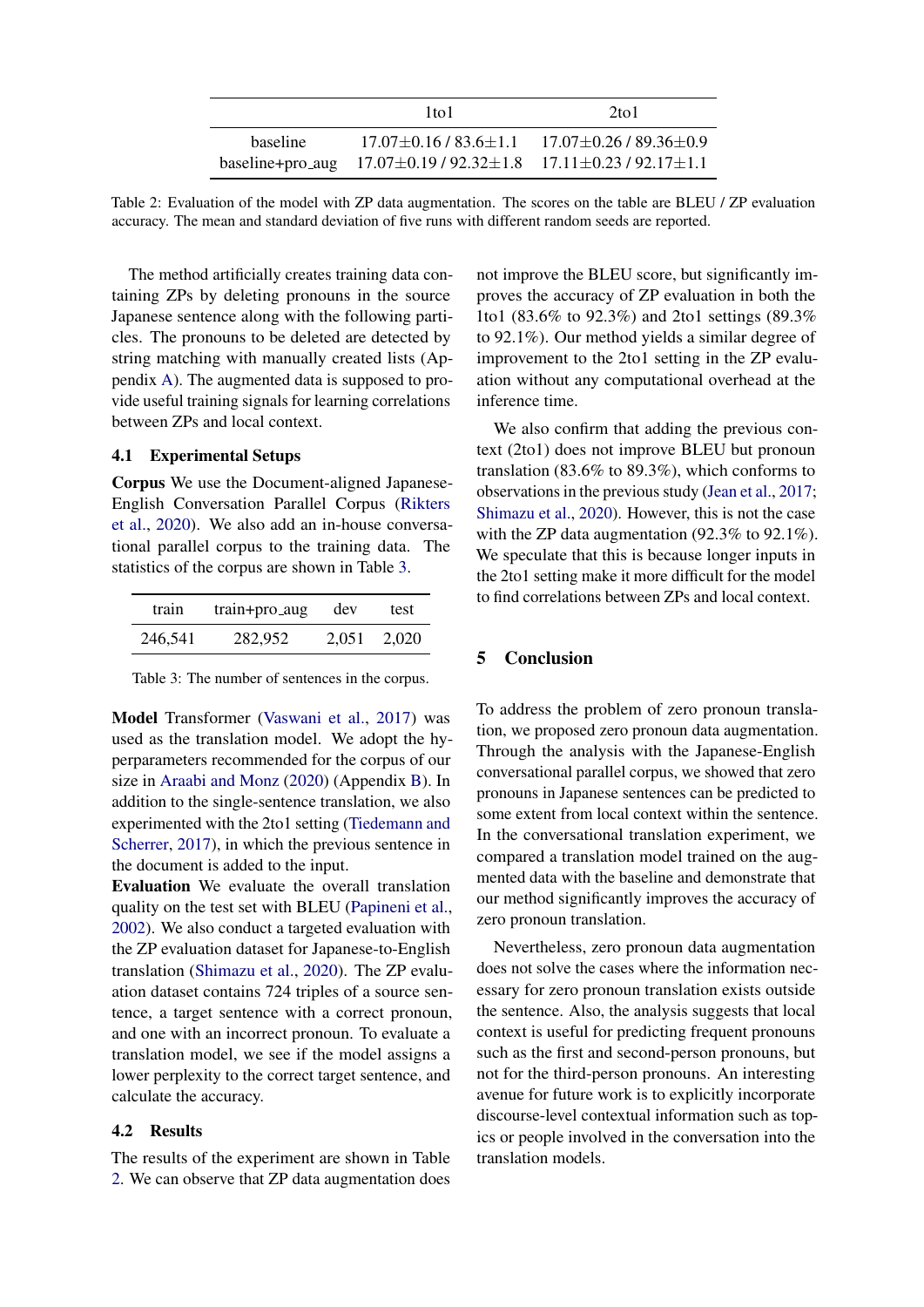### References

- <span id="page-4-18"></span>Ali Araabi and Christof Monz. 2020. Optimizing Transformer for Low-Resource Neural Machine Translation. In *Proceedings of the 28th International Conference on Computational Linguistics*.
- <span id="page-4-4"></span>Rachel Bawden, Rico Sennrich, Alexandra Birch, and Barry Haddow. 2018. Evaluating Discourse Phenomena in Neural Machine Translation. In *Proceedings of the 2018 Conference of the North American Chapter of the Association for Computational Linguistics: Human Language Technologies, Volume 1*.
- <span id="page-4-13"></span>Masatsugu Hangyo, Daisuke Kawahara, and Sadao Kurohashi. 2013. Japanese Zero Reference Resolution Considering Exophora and Author/Reader Mentions. In *Proceedings of the 2013 Conference on Empirical Methods in Natural Language Processing*.
- <span id="page-4-11"></span>Kenji Imamura, Kuniko Saito, and Tomoko Izumi. 2009. Discriminative Approach to Predicate-Argument Structure Analysis with Zero-Anaphora Resolution. In *Proceedings of the ACL-IJCNLP 2009 Conference Short Papers*.
- <span id="page-4-9"></span>Hideki Isozaki and Tsutomu Hirao. 2003. Japanese Zero Pronoun Resolution based on Ranking Rules and Machine Learning. In *Proceedings of the 2003 Conference on Empirical Methods in Natural Language Processing*.
- <span id="page-4-3"></span>Sebastien Jean, Stanislas Lauly, Orhan Firat, and ´ Kyunghyun Cho. 2017. Does Neural Machine Translation Benefit from Larger Context? *ArXiv*, abs/1704.05135.
- <span id="page-4-0"></span>Taku Kudo, Hiroshi Ichikawa, and Hideto Kazawa. 2015. Language independent null subject prediction for statistical machine translation. In *Proceedings of the Twenty-first Annual Meeting of the Association for Natural Language Processing*.
- <span id="page-4-7"></span>Shuming Ma, Dongdong Zhang, and Ming Zhou. 2020. A Simple and Effective Unified Encoder for Document-Level Machine Translation. In *Proceedings of the 58th Annual Meeting of the Association for Computational Linguistics*.
- <span id="page-4-14"></span>Hiromi Nakaiwa and Satoru Ikehara. 1992. Zero Pronoun Resolution in a Machine Translation System by using Japanese to English Verbal Semantic Attributes. In *Third Conference on Applied Natural Language Processing*.
- <span id="page-4-20"></span>Kishore Papineni, Salim Roukos, Todd Ward, and Wei-Jing Zhu. 2002. Bleu: a Method for Automatic Evaluation of Machine Translation. In *Proceedings of the 40th Annual Meeting of the Association for Computational Linguistics*.
- <span id="page-4-16"></span>Matīss Rikters, Ryokan Ri, Tong Li, and Toshiaki Nakazawa. 2019. Designing the Business Conversation Corpus. In *Proceedings of the 6th Workshop on Asian Translation*.
- <span id="page-4-17"></span>Matīss Rikters, Ryokan Ri, Tong Li, and Toshiaki Nakazawa. 2020. Document-aligned Japanese-English Conversation Parallel Corpus. In *Proceedings of the Fifth Conference on Machine Translation*.
- <span id="page-4-10"></span>Ryohei Sasano, Daisuke Kawahara, and Sadao Kurohashi. 2008. A Fully-Lexicalized Probabilistic Model for Japanese Zero Anaphora Resolution. In *Proceedings of the 22nd International Conference on Computational Linguistics*.
- <span id="page-4-8"></span>Danielle Saunders, Felix Stahlberg, and Bill Byrne. 2020. Using Context in Neural Machine Translation Training Objectives. In *Proceedings of the 58th Annual Meeting of the Association for Computational Linguistics*.
- <span id="page-4-12"></span>Tomohide Shibata and Sadao Kurohashi. 2018. Entity-Centric Joint Modeling of Japanese Coreference Resolution and Predicate Argument Structure Analysis. In *Proceedings of the 56th Annual Meeting of the Association for Computational Linguistics*.
- <span id="page-4-21"></span>Sho Shimazu, Sho Takase, Toshiaki Nakazawa, and Naoaki Okazaki. 2020. Evaluation Dataset for Zero Pronoun in Japanese to English Translation. In *Proceedings of the 12th Language Resources and Evaluation Conference*.
- <span id="page-4-1"></span>Ilya Sutskever, Oriol Vinyals, and Quoc V Le. 2014. Sequence to Sequence Learning with Neural Networks. In *Advances in Neural Information Processing Systems*, volume 27.
- <span id="page-4-19"></span>Jörg Tiedemann and Yves Scherrer. 2017. Neural Machine Translation with Extended Context. In *Proceedings of the Third Workshop on Discourse in Machine Translation*.
- <span id="page-4-2"></span>Ashish Vaswani, Noam Shazeer, Niki Parmar, Jakob Uszkoreit, Llion Jones, Aidan N Gomez, Ł ukasz Kaiser, and Illia Polosukhin. 2017. Attention is All you Need. In *Advances in Neural Information Processing Systems*, volume 30.
- <span id="page-4-6"></span>Elena Voita, Rico Sennrich, and Ivan Titov. 2019a. Context-Aware Monolingual Repair for Neural Machine Translation. In *Proceedings of the 2019 Conference on Empirical Methods in Natural Language Processing and the 9th International Joint Conference on Natural Language Processing*.
- <span id="page-4-5"></span>Elena Voita, Rico Sennrich, and Ivan Titov. 2019b. When a Good Translation is Wrong in Context: Context-Aware Machine Translation Improves on Deixis, Ellipsis, and Lexical Cohesion. In *Proceedings of the 57th Annual Meeting of the Association for Computational Linguistics*.
- <span id="page-4-15"></span>Longyue Wang, Zhaopeng Tu, Xing Wang, and Shuming Shi. 2019. One Model to Learn Both: Zero Pronoun Prediction and Translation. In *Proceedings of the 2019 Conference on Empirical Methods in Natural Language Processing and the 9th International Joint Conference on Natural Language Processing*.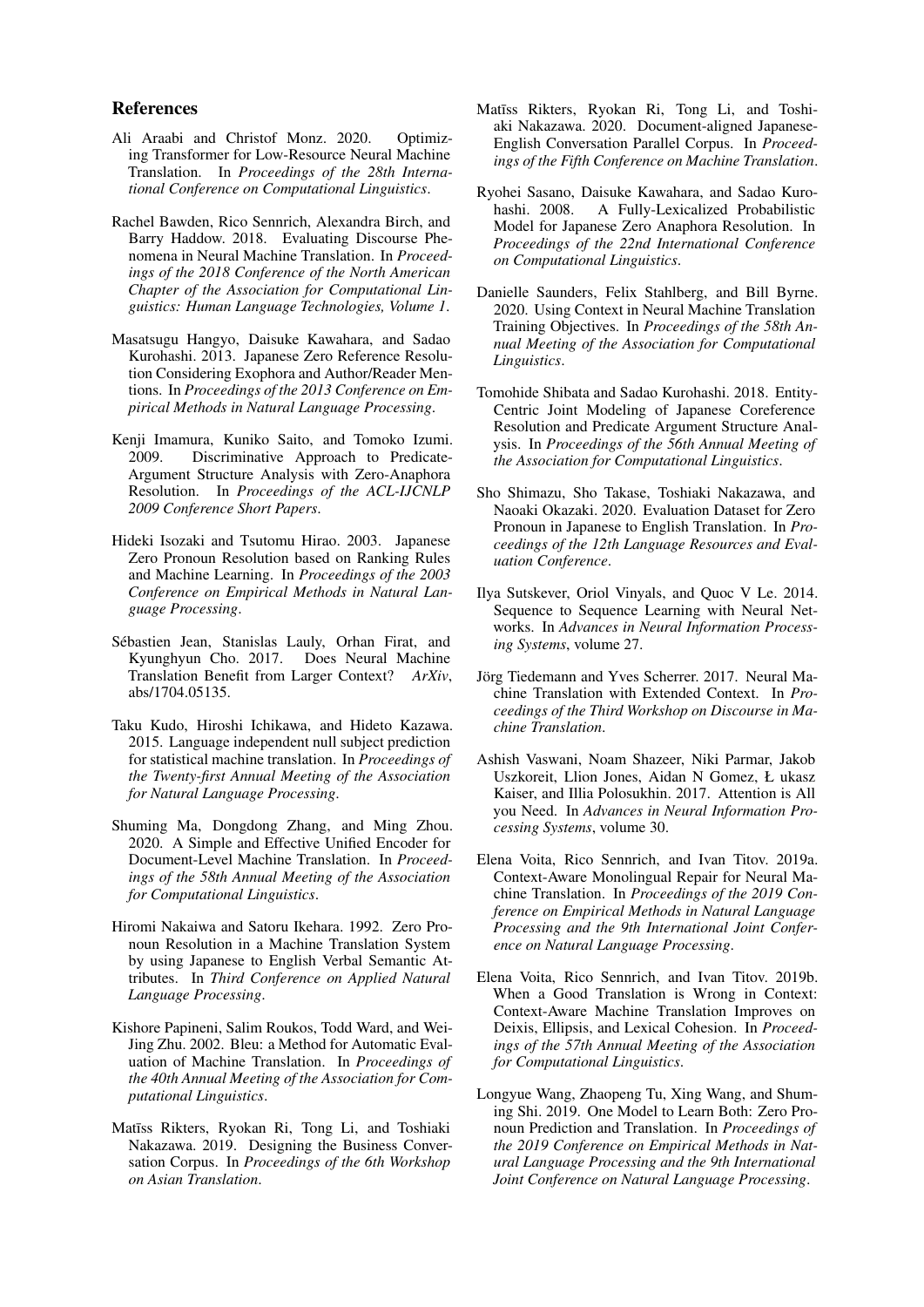<span id="page-5-0"></span>Longyue Wang, Zhaopeng Tu, Xiaojun Zhang, Hang Li, Andy Way, and Qun Liu. 2016. A Novel Approach to Dropped Pronoun Translation. In *Proceedings of the 2016 Conference of the North American Chapter of the Association for Computational Linguistics: Human Language Technologies*.